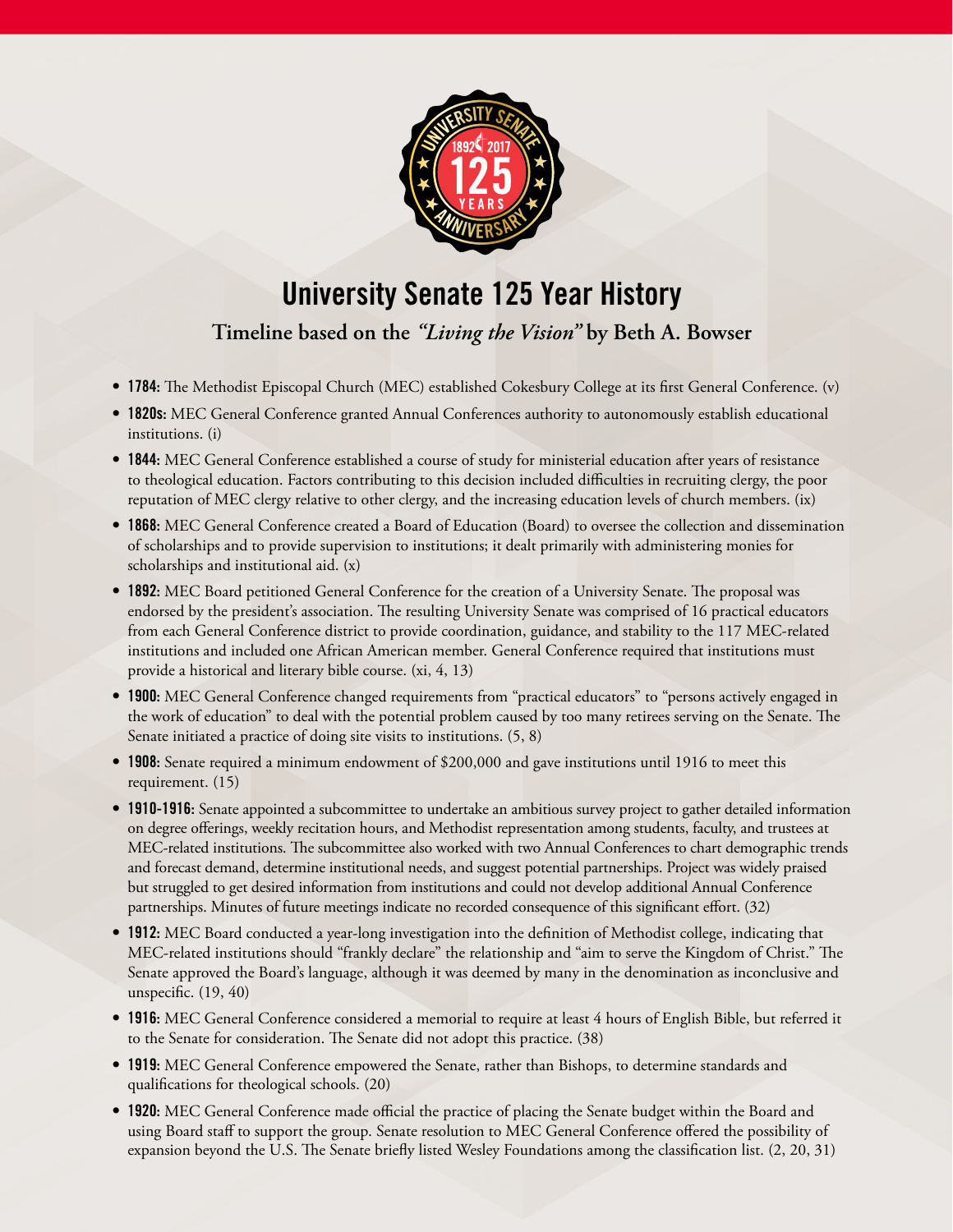- 1924: MEC General Conference removed Annual Conference approval as a requirement for classification and placed theological schools under advisory supervision of Board and Senate. (20, 27)
- 1925: Senate published standards for theological schools in its handbook. (20)
- 1928: MEC General Conference discontinued considering geographical representation as a primary qualification for Senate membership. As the market for higher education became less localized and regional accreditors gained prominence, technical expertise became the primary consideration. (5) 1929: Senate appointed a special committee to study Wesley Foundations. No recorded results. (31)
- 1930s: MEC Board shifted focus to defining what is a Christian, rather than Methodist college. (43)
- 1932: MEC General Conference empowered the Senate to begin approving non-Methodist schools of theology for students seeking ordination and mandated representation by precollegiate schools on the Senate, with a maximum of three slots to be reserved for this purpose. (2, 6)
- 1936: MEC General Conference required that admission into ministry was contingent upon graduation from a Senate approved college. It also ruled that institutions could not receive church money if they were "established or acquired without approval of the Board of Education" or classification by the Senate. (9, 60)
- 1938: Senate adopted standards of regional accreditors as its own. (23)
- 1939: The Methodist Church (MC) was formed by uniting the MEC with the Methodist Episcopal Church, South, and Methodist Protestant Church, increasing the number of institutions to 140 and the number of senators to 21. MC General Conference deleted the requirement for "opportunities for Bible study" and removed the requirements for precollegiate representation on the Senate. It determined that members should now be appointed, in part, by the Board of Education rather than entirely by the Council of Bishops. (6, 44, 72)
- 1946: Commission on Theological Education met for the first time and completed plans for a comprehensive survey of Methodist theological schools. (60)
- 1948: Te episcopal address at the MC General Conference asked the Board and Senate to take seriously that our institutions should "stand deliberately for something in the field of religion and the practices that religion demands." Commission on Theological Education reported that the practice of accepting the American Association of Theological Schools list meant that some students fall below the Senate standards. Senate suggested to General Conference changing the requirement to be a BA or higher from US accredited or approved institution. (53, 61, 73)
- 1949: Senate appointed an internal committee to examine religion on campus and requested that the president's association, the Board of Education, and the Senate share best practices in church relationship and that the Board of Education add a staff person to study, encourage, and foster religious activities on campuses. (74)
- 1951: Board adds a staff person and produces a checklist for campuses. (74)
- 1952: Senate surveyed institutions to determine the amount of money being spent by on formal and informal religious programs. (75)
- 1953: Senate, president's association, and Board collaborated on projects including Religion in the Church College and the formation of the Faculty Christian Fellowship. (75)
- 1956: MC General Conference determined that total classification responsibility should now reside with the Senate rather than jointly with the Senate and the Board. (54)
- 1956: Higher Education was General Conference emphasis for the quadrennium. (67)
- 1960: MC General Conference empowered the Senate to approve the organization and classification of theological schools or departments of theology in colleges or universities. It also empowered Senate to cooperate with the Board to study population trends and made recommendations to annual conferences regarding mergers, etc. (53, 54)
- 1965: MC Board established the Methodist Foundation for Christian Higher Education to receive and establish monies to create "permanent funds" and to help institutions devise a consistent and increasing means of financial support. This was part of the denomination's solution to the continued decreases in financial support from all sectors. (101,102)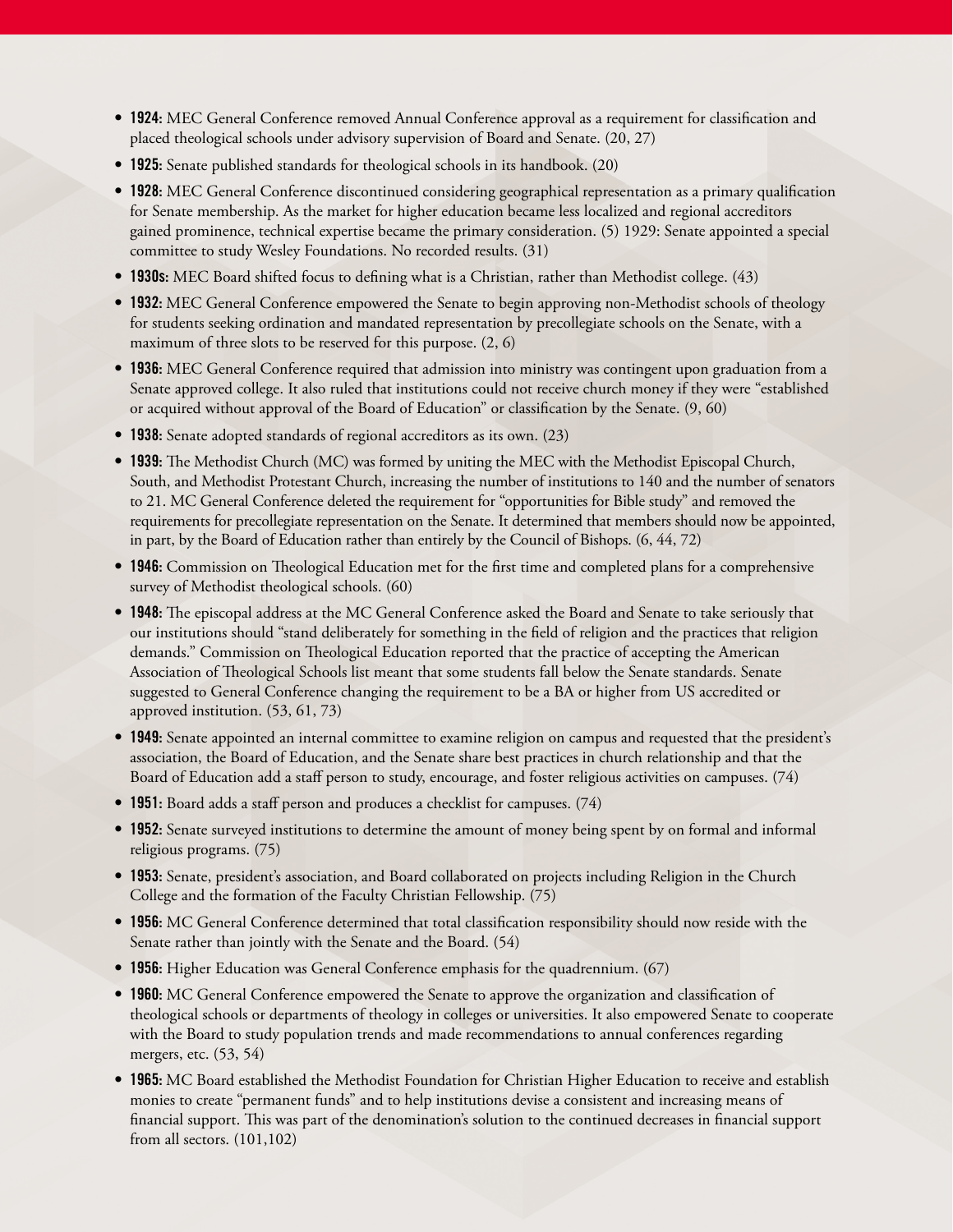- 1968: The United Methodist Church (UMC) was created by the merger of MC and Evangelical United Brethren Church, increasing the number of institutions to 144. UMC General Conference added two paragraphs to the Book of Disciple charge regarding financial stability of institutions. (80, 83)
- 1968: UMC General Conference determined that support to institutions should be provided using the MC model of working through Annual and Jurisdictional conferences rather than the EUB church-wide model. It offered to EUB institutions \$770,000 annually until 1972 to allow Annual Conferences time to increase their giving. It charged the Board with developing an educational plan and purpose to relate the educational institutions of the Church to the Church. Board was concerned with making clear legally that the church did not control the institutions. (101, 109)
- 1970: All UMC-related institutions had attained regional accreditation. (83)
- 1971, 1973: US Supreme Court decisions protected public aid to private institutions, assuming an absence of religious discrimination in selection of students and faculty; absence of required attendance at religious services; absence of required courses to indoctrinate or proselytize; and a strong commitment to academic freedom. Western Maryland College and Northwestern University disaffiliated during this era over issues with federal aid. (103, 104)
- 1972: UMC General Conference continued special appropriations to EUB schools until 1976. (101)
- 1973: Senate appointed a special subcommittee to evaluate bylaws and charters of four year colleges. The subcommittee made a series of recommendations, including that colleges should remove all evidence of sectarianism, including requirements for majority of Trustees to be determined by the church or approved by the Senate, etc. (110)
- 1975: Board appointed a National Commission on United Methodist Higher Education, an ad hoc body designed to terminate at the end of 2.5 years. (90)
- 1976: UMC General Conference deleted the accreditation function from the Senate's charge, reframing it as the "professional education advisory agency for The UMC and all educational institutions related to it." It offered 8 purposes for the Senate, which included representing interests common to the institutions and the church; helping institutions to meet the standards of the church; monitoring institutions; gathering data; publishing annually a list of institutions; providing guidelines and counsel to institutions seeking new or renewed affiliation; assessing church relationships; and making available consulting teams. General Conference changed the election process such that 11 senators were now elected by the president's association, 5 from the Board, and 5 from the Council of Bishops; it indicated that care should be taken to appoint women and minorities to these positions. (86, 87, 89, 90)
- 1976: UMC General Conference charged Board with reporting annually to the Senate on the levels of types of institutional support rendered by conferences and agencies and evaluating such support; studying trends in higher education and recommending and approving plans for institutional cooperation, consolidation, and merger; and evaluating, classifying, and determining eligibility for church support; approving changes in institutional relationship to any entity of the denomination; and investigating institutions. The latter function was moved because it was perceived as too time-consuming for the Senate to undertake. (88)
- 1977: Board adopted 25 recommendations from the National Commission, including requiring accreditation (or in process of attaining it) and a statement of agreement with the supporting Annual Conference or agency; enhancing data collection and consultative services; and creating a Management Support System Unit and Legal Services Center. The Commission framed the denomination's role as providing a major means for a pluralistic society by sponsoring and maintaining a significant system of higher education not entirely dependent on the state. (91, 109)
- 1977: The Carnegie Commission established guidelines for determining college and university status, a perennial topic of conversation for the Senate. (105)
- 1978: Senate task force proposed balancing evaluative role with supportive one; planning regional meetings; and serving as a repository for data. Full Senate declined consultative role due to lack of funds or personnel. (91-92)